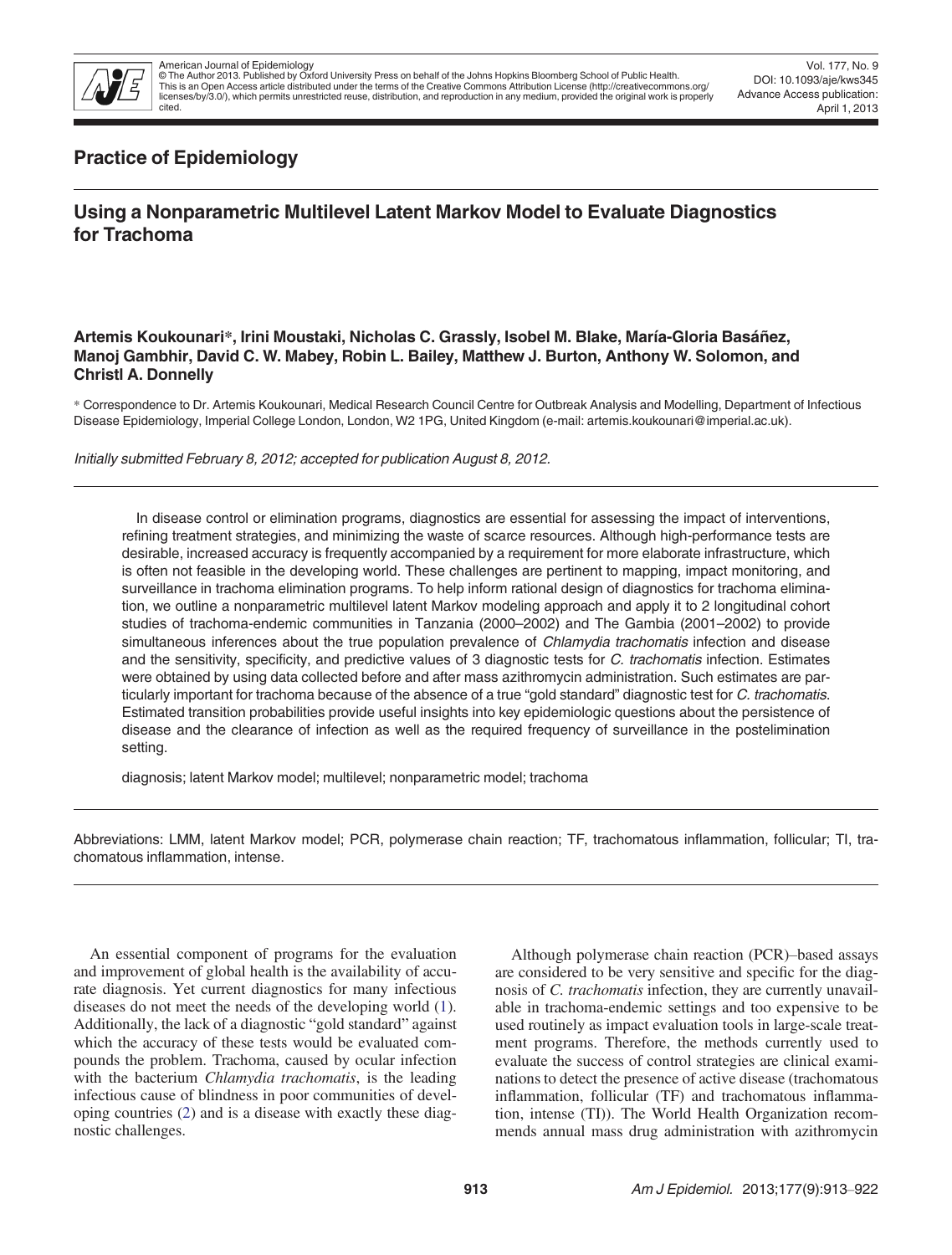wherever the district prevalence of TF in children aged 1–9 years is 10% or greater [\(3](#page-8-0)). However, the diagnostic performance of clinical examination is hindered by the frequent presence of active disease in the absence of infection and of infection in the absence of active disease [\(4](#page-8-0)–[6](#page-8-0)). This is partly because clinical signs of trachoma may persist for many weeks after infection has been cleared [\(6](#page-8-0)–[8](#page-8-0)) and also may result when infections other than Chlamydia cause trachoma-like inflammatory disease ([9\)](#page-8-0). Consequently, detection of active trachoma signs may not constitute the best tool to evaluate control interventions. Furthermore, policy makers require accurate surveillance of disease to decide when treatment aimed at eliminating infection can be discontinued and to detect reemergence in previously treated areas [\(10\)](#page-8-0). Also of importance as implementation is rolled out is the question of whether and how the diagnostic performance of the available tests used at baseline may change with initial endemicity and after mass drug administration.

Latent variable modeling, that is statistical modeling that includes unobserved random variables that can alternatively be thought of as underlying parameters, has been used in medical research for the analysis of diagnostic accuracy and disease progression parameters in the absence of an acceptable gold standard ([11](#page-8-0), [12\)](#page-8-0), as in the case of trachoma. For instance, Grassly et al. [\(13](#page-9-0)) used a multistate hidden Markov model to estimate the median duration of active disease and infection for different age groups by using a longitudinal data set followed up every 2 weeks over a 6-month period in The Gambia. Estimates were also obtained for the sensitivity and specificity of PCR or for clinical symptoms for infection, but without distinguishing between TF and TI. Hidden Markov models have been used to describe processes in which an individual moves through a series of states in continuous time, such as over the course of chronic and infectious diseases [\(14](#page-9-0)–[18](#page-9-0)), most often by using a single diagnostic test. Through latent class analysis, 2 recent studies evaluated the performance of the trachoma diagnostics DNA-PCR, TF (i.e., detection of clinical symptoms of TF), and TI (i.e., detection of clinical symptoms of TI) ([10\)](#page-8-0) as well as DNA-PCR, RNA-PCR, and TF [\(19](#page-9-0)) by using cross-sectional data from pretreatment and posttreatment hyperendemic areas in Ethiopia, respectively. Latent class analysis allows the results of several diagnostic tests to be analyzed simultaneously, allowing for measurement error and using the information from all the diagnostic indicators to make a diagnosis for each individual in the study ([20,](#page-9-0) [21](#page-9-0)).

In the current study, we developed latent Markov models (LMMs), which we applied to 2 longitudinal data sets from Tanzanian and Gambian communities with low baseline trachoma prevalence before and after mass administration of azithromycin. We then assessed the diagnostic accuracy of DNA-PCR, TF, and TI in the absence of a gold standard for baseline and follow-up time points. LMMs can be seen as an extension of latent class analysis for the analysis of longitudinal data, and they have been proposed for public health research in several studies ([22](#page-9-0)–[24\)](#page-9-0). However, their application to the evaluation of diagnostic accuracy has not, to our knowledge, been previously investigated.

All models mentioned above—both hidden Markov models and LMMs (i.e., extensions of continuous and discrete Markov chains, respectively, that deal with measurement error) as well as latent class analysis—are mixture models. In the current study, we extended existing methodological research by fitting multilevel LMMs and by allowing some of the model parameters to differ across households. This approach is novel in that it takes into consideration the nested structure of the data and overcomes computational challenges associated with multilevel longitudinal mixture models; it allows for simultaneous evaluation of the 3 diagnostic tests with a test of measurement invariance as well as evaluation of the effect of a mass drug administration–based intervention on model-estimated infection and disease prevalence over time in the absence of a gold standard.

#### MATERIALS AND METHODS

#### Study areas, data collection, and analysis

Studies were conducted in East and West Africa (in the Kahe Mpya subvillage of the Rombo District, Tanzania and in the Upper Saloum District, The Gambia). The presence of ocular C. trachomatis infections at baseline and follow-up times was assessed through a DNA-PCR assay (Amplicor PCR; Roche Diagnostics Corp., Indianapolis, Indiana). Active disease was defined as the presence of TF and/or TI by using the World Health Organization's simplified grading system [\(25](#page-9-0)). Detailed demographic information was collected, including individual's age, sex, and household membership. Full descriptions of the study populations, structure of their communities, laboratory methods used, and summary statistics have been published elsewhere [\(7](#page-8-0), [26](#page-9-0)–[31\)](#page-9-0). We fitted models to the principal reservoir of infection [\(27](#page-9-0)) (i.e., children aged <10 years) because trachoma control programs currently make mass drug administration decisions on the basis of the prevalence of active disease in children aged 1–9 years.

For all subjects, follow-up examinations and eye swabbing were performed by the same examiner at 2, 6, 12, 18, and 24 months after mass drug administration in Tanzania (during 2000–2002) and at 2, 6, 12, and 18 months in The Gambia (during 2001–2002). In Tanzania, only 1 person had a positive swab at 24 months (Figure [1\)](#page-2-0); therefore, statistical analysis was restricted to the first 5 time points for this data set. A single round of mass administration of azithromycin was offered following baseline data collection to all residents of communities participating in these studies. Because the work presented here involves only further statistical analyses of previously published, deidentified data obtained in the original studies ([28](#page-9-0)–[31\)](#page-9-0) (which had been granted ethical approval), additional ethical approval was not required.

#### Model specification for binary indicators

LMM consists of a structural model for the latent health states (analogous to the latent classes in latent class analysis) and a measurement model for the observed indicators (the 3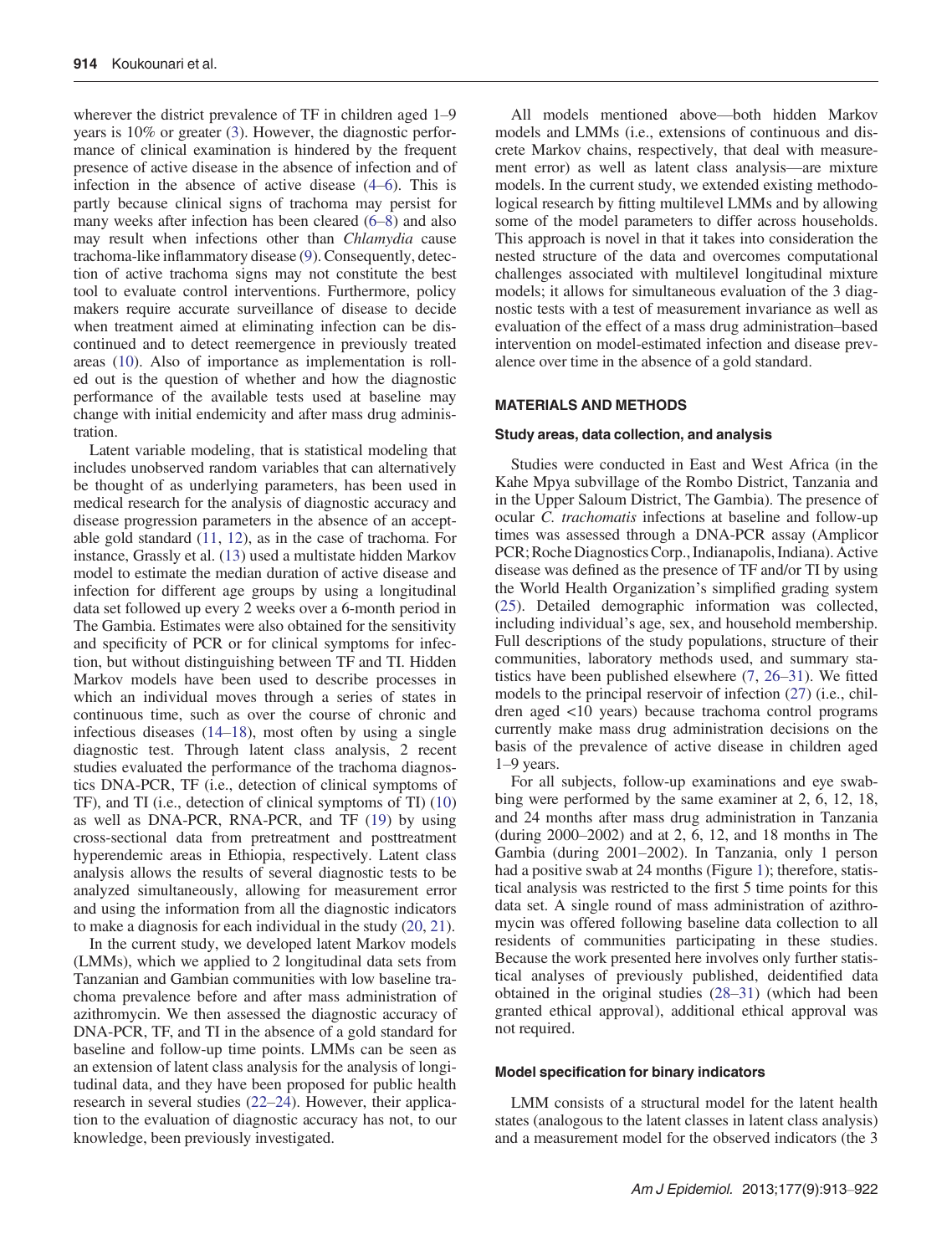<span id="page-2-0"></span>

Figure 1. Descriptive (proportion positive) results according to the 3 diagnostic tests under investigation (DNA-PCR for Chlamydia trachomatis infection and TF and TI for signs of active trachoma disease) for children aged <10 years prior to and after mass azithromycin administration in A) Tanzania (2000–2002) and B) The Gambia (2001–2002). Numbers of children participating at each time point of the surveys are indicated in parentheses. PCR, polymerase chain reaction; TF, trachomatous inflammation, follicular; TI, trachomatous inflammation, intense.

diagnostic tools: PCR, TI, and TF) conditional on latent health state.

Let  $Y_{\{it\}} = (y_{i1t}, \ldots, y_{iPt})$  be a response pattern for the *i*th individual at time  $t$  on  $P$  observed binary indicators (in this study the observed indicators are the 3 binary diagnostic tests,  $P = 3$ ) with values 0 and 1 indicating negative and positive diagnostic test results, respectively.

We assume that for each subject, the true underlying health state at each discrete time point t (where  $t = 1, \ldots, T$ and  $T = 5$ : baseline, 2, 6, 12, and 18 months) is explained by a latent categorical variable denoted by C with J latent health states.

The responses to the  $(P \times T)$  y indicators are assumed to be independent conditional on the latent health state membership, which in our analysis implies that the results from the 3 diagnostics are assumed to be independent conditional on the true underlying health state both within and across time points. The latent categorical variable  $C_{i,t}$  depends on  $C_{i,t-1}$  but not on earlier latent categorical variables, known as the first-order Markov property. Under these assumptions, the probability of observing a particular response pattern Y for a randomly selected individual  $i$  is the following:

$$
P(Y_i = y_i) = \sum_{j_1=1}^{J} \cdots \sum_{j_{T_i}=1}^{J} P(C_{i,1} = j_1)
$$

$$
\prod_{t=2}^{T_i} P(C_{i,t} = j_t | C_{i,t-1} = j_{t-1}) \prod_{t=1}^{T_i}
$$

$$
\prod_{p=1}^{P} \rho_{pt} |jt^{(1-y_{ip})} (1 - \rho_{pt}|_{jt})^{y_{ipt}}
$$
(1)

where

$$
P(C_{i,1} = j_1) = \frac{\exp(\gamma_{j1})}{1 + \sum_{k_1=1}^{J-1} \exp(\gamma_{k1})} = \eta_{j1}, \qquad (2)
$$

represents the baseline health state prevalence at the first time point (i.e., baseline), and

$$
P(C_{i,t} = j_t | C_{i,t-1} = j_{t-1}) = \frac{\exp(\gamma_{j_t | j_{t-1}})}{1 + \sum_{j_t=1}^{J-1} \exp(\gamma_{j_t | j_{t-1}})}
$$
  
=  $\tau_{C_t | C_{t-1}},$  (3)

represents the probability of a transition to latent health state  $j_t$  at time t conditional on membership in latent health state  $j_{t-1}$  at time  $t-1$ .  $\gamma_{j_t|j_{t-1}}$  stands for the coefficients from multinomial logistic regressions for transitions between  $t - 1$ and t.

Furthermore, the probability of a negative response to pth indicator at time  $t$  conditional on latent health state  $j$  at time  $t$  is given by

$$
P(y_{ipt} = 0 | C_{i,t} = j) = \frac{\exp(\delta_{pit})}{1 + \exp(\delta_{pit})} = \rho_{pt}|jt.
$$
 (4)

The ρ quantities are known in the latent variable modeling literature as the item response probabilities, and they show precisely how the indicators (i.e., the diagnostic tests) measure the latent health states. In the case where the latent health states were dichotomous (identified as "not infected" and "infected") and 0 represented negative diagnostic test results, equation 4 would represent the diagnostic specificity for infection when  $C_{i,t}$  is a "not infected" health state and  $P(y_{ipt} = 1|C_{i,t} = j)$  would represent the sensitivity for infection of the 3 diagnostics, respectively, when  $C_{i,t}$  is an "infected" health state.

Depending on the number of latent health states (reflecting combinations of infected/not infected with diseased/not diseased), we derived estimates of sensitivities and specificities as well as positive and negative predictive values for all 3 diagnostic tools for ocular chlamydial infection on the basis of the estimates of  $\eta$  and  $\rho$  (equations 2 and 4) of relevant latent health states. For more technical details, see equations W6–W9 in the Web Appendix available at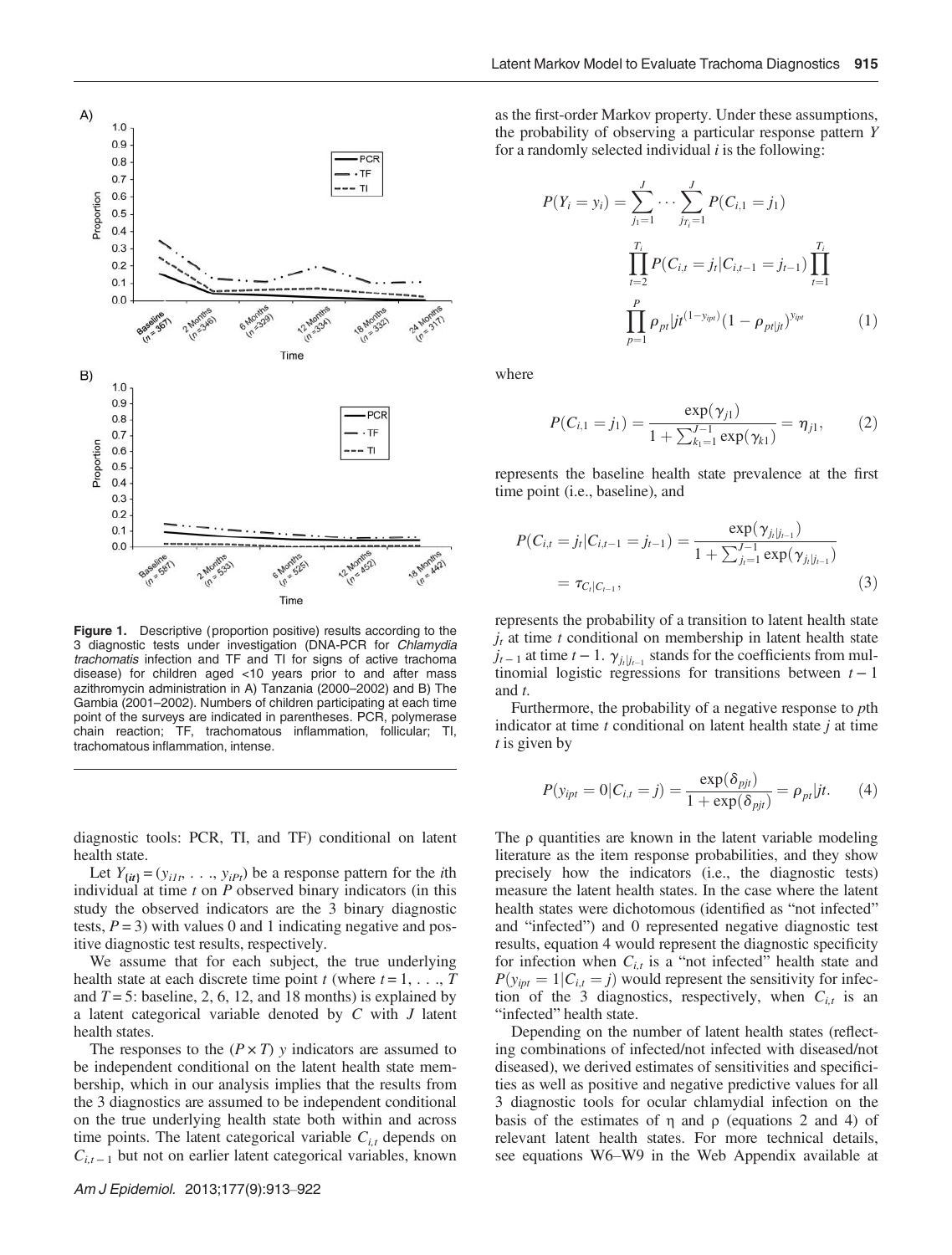<span id="page-3-0"></span>

Figure 2. Latent Markov modeling path diagram. The variables in boxes represent the 3 observed categorical indicators of the latent categorical variables at each time point,  $C_k$ . The 4 arrows between the circled variables indicate the regression model for the latent categorical variable at time point t on the latent categorical variable at time point t - 1. PCR, polymerase chain reaction; TF, trachomatous inflammation, follicular; TI, trachomatous inflammation, intense.

<http://aje.oxfordjournals.org/>. Figure 2 presents our LMM model in a path diagram.

Table 1 summarizes the notation for our proposed models.

#### Model selection

In mixture modeling, statistical theory determines the best model that combines goodness of fit and parsimony through minimum values for information criteria. In the current study, we explored these aspects among models that are

Table 1. Latent Markov Model Notation

| Symbol | <b>Definition</b>                                                                                                                                                               |
|--------|---------------------------------------------------------------------------------------------------------------------------------------------------------------------------------|
|        | Structural model                                                                                                                                                                |
| C      | Categorical latent variable at the individual level<br>representing health (level 1)                                                                                            |
| η      | Proportion of individuals belonging in a specific<br>category of C/latent health state (or prevalence<br>of latent health state)                                                |
| γ      | Coefficient for latent variable C                                                                                                                                               |
| τ      | <b>Transition probability</b>                                                                                                                                                   |
| J      | Total number of latent health states                                                                                                                                            |
| İ      | Index for latent health states of $C$                                                                                                                                           |
| $Cb^a$ | New categorical latent variable at the household<br>level (level 2) capturing the cluster variability in<br>the distribution of the level-1 latent health states<br>proportions |
|        | Measurement model                                                                                                                                                               |
| у      | Observed indicator (i.e., diagnostic test) of C                                                                                                                                 |
| ρ      | Item response probability                                                                                                                                                       |
| i      | Index for individual                                                                                                                                                            |
| $\tau$ | Total number of observed time points varies<br>across individuals                                                                                                               |
| t      | Index for time                                                                                                                                                                  |
| р      | Index for diagnostic test                                                                                                                                                       |
| P      | Total number of observed indicators                                                                                                                                             |
| n      | Sample size                                                                                                                                                                     |
| δ      | Coefficient relating $y$ to $C$                                                                                                                                                 |

a See section, "Maximum likelihood estimation and numerical challenges" and Web Appendix for further technical details.

biologically plausible for the epidemiological settings studied here (given the effect of mass drug administration on the natural history of trachoma). The inspection of information criteria informed our decisions (Web Table 1) and helped us explore the initial specifications of simple LMMs that did not account for household clustering of individuals. We made decisions with respect to the number of latent health states J required to obtain a good fit.

- 1. We then tested whether the transition probability matrix was stationary following treatment (i.e., 1 transition probability matrix between baseline and first follow-up and then another for subsequent transition periods vs. a separate transition probability matrix for each transition period). A global stationarity assumption (i.e., the equality of transition probability τ's across each of the transition points in LMMs) was not tested because this was not consistent with prior knowledge of mass drug administration impacts [\(28](#page-9-0)–[30](#page-9-0)).
- 2. The hypothesis of measurement invariance of item response probabilities ρ's across time was also tested. In general, if the  $\rho$ 's change over time, it is no longer as clear how to interpret the transition probabilities  $\tau$ 's because along with interpreting quantitative changes in latent health state membership, the meaning of the latent health states change over time.

Clustering of infection by household is a key characteristic of trachoma epidemiology ([26](#page-9-0)). To allow for the nested structure of our 2 data sets (individuals within households), we expanded the selected model such that the categorical latent variables had random intercepts that varied between households. We used a discrete unspecified mixing distribution (i.e., nonparametric random-intercepts LMM) to examine if there was between-household variation in the prevalence of latent health states. We performed likelihood ratio tests comparing simple and multilevel LMMs. Further details of all models considered are given in the Web Appendix.

### Maximum likelihood estimation and numerical challenges

Maximum likelihood estimation of mixture modeling is nontrivial and time consuming; it requires an iterative algorithm because mixture models generally exhibit multiple local maxima of the likelihood, and so fitting procedures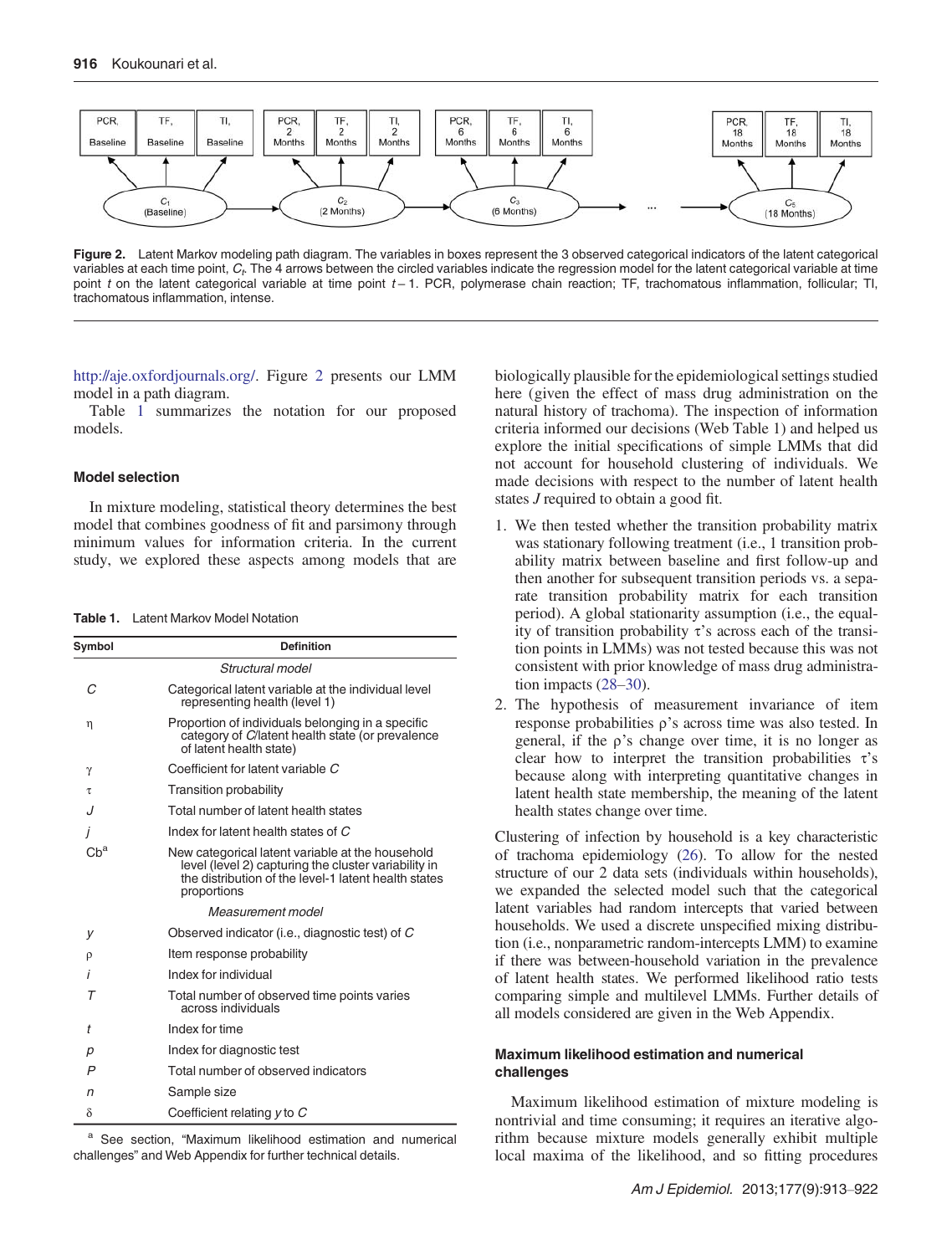must be based on many starting values to ensure that a global maximum is found [\(32](#page-9-0)). In addition, maximum likelihood estimation of mixture models with random effects requires numerical integration, with each random effect with a non-0 level-2 variance contributing 1 dimension of integration [\(33,](#page-9-0) [34\)](#page-9-0). Such problems have been circumvented for latent class analysis by the adoption of a nonparametric approach in which the computation burden is much less dependent on the number of random coefficients [\(35](#page-9-0)–[37](#page-9-0)). We adopted this approach for LMM, with which we were able to obtain a nonparametric random-intercepts LMM for only the first 4 of the 5 time points of the study (see Figure 3). We fitted all models by using MPlus, version 6.1, software [\(38](#page-9-0)), which automatically uses appropriate iterative algorithms and several sets of random starting values to reduce the probability of obtaining a local solution. The method of estimation was full information maximum likelihood, in which we assumed that missing data were missing at random. This means we assumed that missingness in these data was related to the conditions of the data collection rather than the latent health states of individuals. In Tanzania, there were very high follow-up levels for the first 5 years, whereas in The Gambia the main reason for people not being seen at a particular follow-up appointment was travel outside the study area. We also performed  $χ²$  tests for the missingness assumption. Such an approach allowed maximum use of data from individuals with incomplete (missing) data at the time points under study. Further technical details are given in the Web Appendix.

#### RESULTS

We fitted measurement-invariant LMMs (because the meaning of the latent health states also remains constant over time for these models) with 2 and 4 transition probability matrices for 2, 3, or 4 latent health states (Web Table 1). For Tanzania, our results indicated that a model with 2 transition probability matrices (1 for the 0- to 2-month followup and 1 for each subsequent follow-up period) and 3 latent health states was the most appropriate. We considered a similar model with 4 latent health states, but the item response probabilities did not point to meaningful interpretation of the latent health states; thus, we chose the model with 3 latent health states. For The Gambia, our results indicated that the model with 4 latent health states and 2 transition probability matrices was the most appropriate. The pattern of item response probabilities across the diagnostic tests (shown in Table [2\)](#page-5-0) clearly differentiates among the latent health states and appears to correspond to different infection and disease states. For these selected models, there was no evidence that the missing at random assumption was violated (P values for  $\chi^2$  test for missing completely at random were 1.000). Nonparametric random effects on the latent health states were significant in both models (Web Table 2). The models failed to converge when data from the final observation were included in each country, which was most likely a result of the low prevalence of infection at this final follow-up time. We therefore present results based on the first 4 time points only. By examining the item response



Figure 3. Nonparametric multilevel latent Markov modeling path diagram with J latent health states  $(J = 4)$ . The within-household model (level 1) is similar to the model in Figure [2](#page-3-0) with 3 observed categorical indicators and 4 measurement time points; the 3 single filled circles at the bottom of each of the 4 C<sub>t</sub> latent categorical variables represent the random means for the within-household latent health states (there are J – 1 random means). These random means are referred to as  $C_1$  # 1 . . ..  $C_4$  # 3 in the between-household model (level 2), and they vary across level 2 between households (cluster level) latent classes (labeled Cb in the above diagram). PCR, polymerase chain reaction; TF, trachomatous inflammation, follicular; TI, trachomatous inflammation, intense.

Am J Epidemiol. 2013;177(9):913–922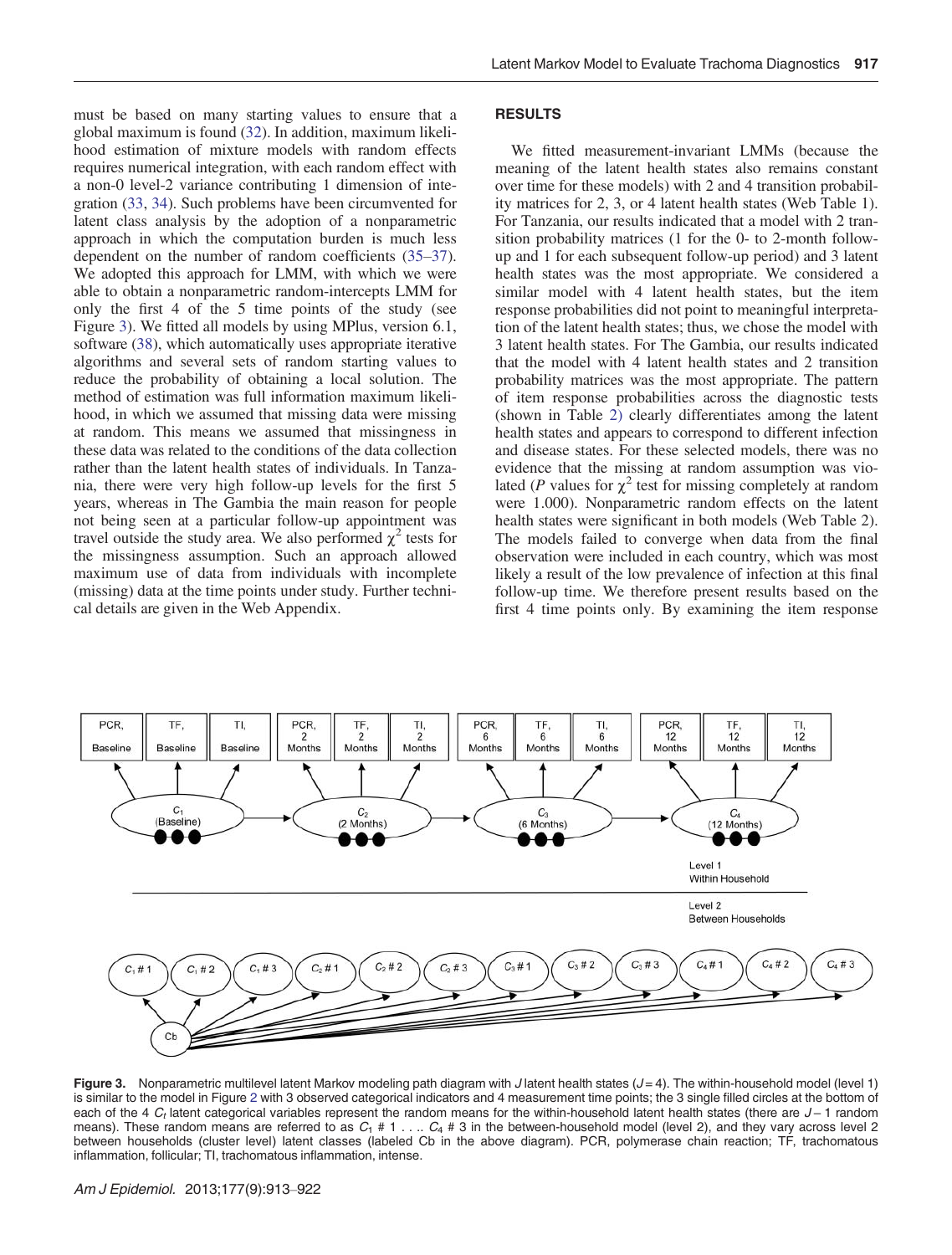<span id="page-5-0"></span>

|                     |          |              |             | Tanzania     |       |              |       |              |       | The Gambia   |       |              |
|---------------------|----------|--------------|-------------|--------------|-------|--------------|-------|--------------|-------|--------------|-------|--------------|
| Latent Health State | PCR<br>P | 95% CI       | ۴           | 95% CI       |       | 95% CI       | PCR   | 95% CI       |       | 95% CI       |       | 95% CI       |
| $-9-$               | 0.990    | 0.972, 0.997 | $1.000^{a}$ | 1.000, 1.000 | 0.999 | 0.210, 1.000 | 0.992 | 0.982.0.996  | 0.993 | 0.837, 1.000 | 0.999 | 0.992, 1.000 |
| $1+7D -$            |          |              |             |              |       |              | 0.172 | 0.056, 0.421 | 0.812 | 0.655, 0.908 | 0.974 | 0.883, 0.995 |
| $-70 +$             | 0.983    | 0.818, 0.999 | 0.402       | 0.305, 0.508 | 0.707 | 0.634, 0.771 | 1.000 | 1.000, 1.000 | 0.083 | 0.000, 0.982 | 0.929 | 0.846, 0.969 |
| $1 + 0 +$           | 0.222    | 0.055, 0.585 | 0.133       | 0.032, 0.415 | 0.357 | 0.182.0.582  | 0.276 | 0.054, 0.717 | 0.000 | 0.000, 0.000 | 0.707 | 0.445, 0.879 |

ltem Response Probabilities<sup>a</sup> o of Yielding Negative Results From a Nonparametric Multilevel Latent Markov Model for Each Diagnostic Test and Latent Health State in Tanzania

Table 2.

 These parameters were estimated close to 1 or 0, so to avoid numerical instability in the estimation algorithm, MPlus software (Muthén & Muthén, Los Angeles, California) fixed them automatically to 1 or 0, respectively. For this same reason, standard errors and confidence intervals are not provided. incorporation of the propertively. For this same reason, standard errors and confidence intervals are not provided<br>automatically to 1 or 0, respectively. For this same reason, standard errors and confidence intervals are n

A)

 $1.0$  $0.9$  $0.8$ 

probabilities ρ in Table 2, we assigned epidemiologically relevant interpretations to the latent health states. The first latent health state, labeled as "not infected and not diseased," was characterized by very high probabilities of yielding negative results in both countries in all 3 examined diagnostic tests. Then, for Tanzania, "not infected and diseased" and "infected and diseased" can be assigned to the complementary corresponding probabilities of the second and third latent health states, respectively. In The Gambia, where a 4-state LMM was supported, the additional state appeared to correspond to "infected and not diseased. "

Having assigned interpretations to the latent health states, we examined the estimated prevalences η of these latent health states over time (Figure 4). In both countries, the majority of children fell into the latent health state de fined as "not infected and not diseased. " However, the proportion of



**Figure 4.** Estimates of prevalences  $\eta$  of latent health states over time as calculated from the nonparametric multilevel latent Markov model for A) Tanzania (2000 –2002) and B) The Gambia (2001 – 2002). I – /D – , not infected and not diseased; I + /D – , infected and not diseased; I - /D +, not infected and diseased; I + /D +, infected and diseased.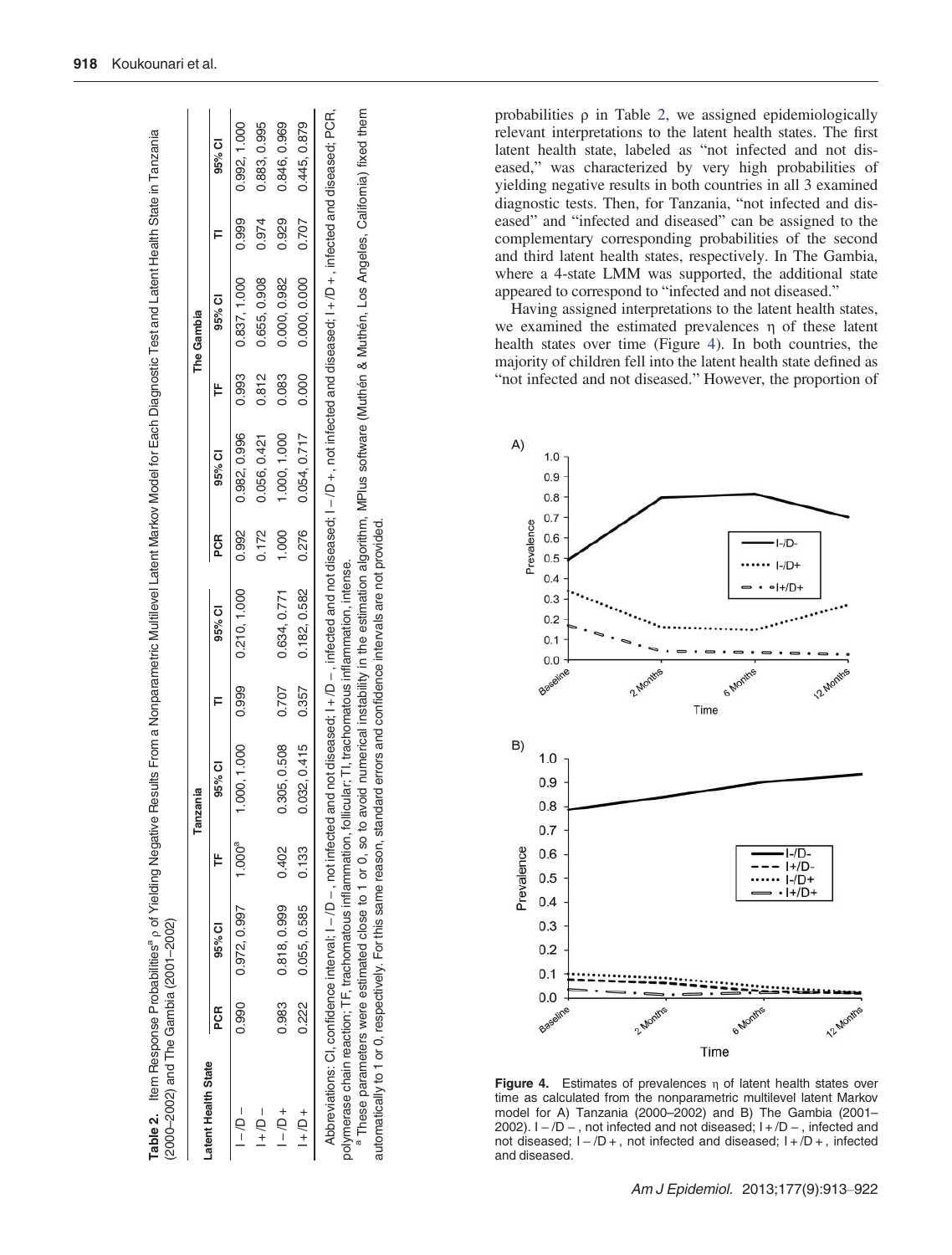| Time, $t-1^a$ |            | <b>Treatment Interval</b><br>$(0-2$ months), Time $t$ |            |            | Nontreatment Intervals (2-6 months)<br>and $6-12$ months), Time $t$ |            |
|---------------|------------|-------------------------------------------------------|------------|------------|---------------------------------------------------------------------|------------|
|               | $I - ID -$ | $I - /D +$                                            | $I + /D +$ | $I - ID -$ | $I - /D +$                                                          | $1 + /D +$ |
| $I - /D -$    | 1.000      | 0.000                                                 | 0.000      | 0.768      | 0.131                                                               | 0.101      |
| $I - /D +$    | 0.316      | 0.684                                                 | 0.000      | 0.000      | 1.000                                                               | 0.000      |
| $I + /D +$    | 0.260      | 0.541                                                 | 0.198      | 0.000      | 0.001                                                               | 0.999      |

<span id="page-6-0"></span>Table 3. Transition Probability Results τ From the Nonparametric Multilevel Latent Markov Model for Tanzania, 2000–2002

Abbreviations: I − /D − , not infected and not diseased; I + /D − , infected and not diseased; I − /D + , not infected and diseased;  $I + /D +$ , infected and diseased.<br><sup>a</sup> Time t – 1 represents the index for the immediately previous time point in the study.

those children who fell into this latent health state decreased in Tanzania after 6 months post–mass drug administration, whereas in The Gambia this proportion continued to increase over the study period. On the other hand, the proportion of children who fell into the latent health state, "not infected and diseased," also increased in Tanzania after 6 months post– mass drug administration, whereas in The Gambia this proportion continued to decrease over the study period.

Furthermore, we examined the transitions between the latent health states over time by inspecting the elements of the transition probability matrices (Tables 3 and 4). Diagonal elements represent being in a latent health state at time t, conditional on being in that same latent health state at the previous time  $(t - 1)$ . As expected, most of these elements were high in the nontreatment intervals. There was a higher probability of clearance of disease in uninfected individuals in The Gambia during both treatment and nontreatment intervals ( $\tau$  = 0.557 and 0.790, respectively) compared with Tanzania ( $\tau$  = 0.316 and 0.000, respectively).

Finally, by combining estimates of  $\eta$  and  $\rho$  and averaging them over the 4 time points of study here (equations W6– W9 in the Web Appendix), we were able to evaluate the accuracy of all 3 diagnostic tests over time for ocular chlamydial infection for Tanzania and The Gambia (Table [5](#page-7-0)).

#### **DISCUSSION**

We applied nonparametric multilevel LMMs to 2 longitudinal data sets from Tanzanian and Gambian communities with low baseline trachoma prevalence before and after a round of mass azithromycin administration. This latent variable modeling approach yielded an average assessment of the diagnostic accuracy of PCR, TF, and TI for the detection of C. trachomatis infection in the absence of a gold standard.

We believe that our findings have important implications for monitoring and evaluation of trachoma control programs. For instance, TF is the measure on which mass drug administration decisions are often based.

The sensitivity and positive predictive value of clinical examination for infection were estimated to be very low in The Gambia, whereas the sensitivity of TI and positive predictive value of clinical examination (TF and TI) were very low in Tanzania, which is problematic; if treatment decisions are based solely on the simplified grading system, it could potentially lead to the decision to continue the annual mass administration of antichlamydial antibiotics for years after C. trachomatis has been eliminated from recipient communities [\(39](#page-9-0)). TF had higher sensitivity but lower positive predictive value and specificity for infection than did TI. The sensitivity for infection of DNA-PCR was estimated to be 77.8% (95% confidence interval, 41.5%, 94.5%) in Tanzania and 79.0% (95% confidence interval, 58.6%, 99.4%) in The Gambia, which is comparable with estimates in Ethiopia [\(19](#page-9-0), [40](#page-9-0)). A model with variable sensitivity and specificity of the diagnostic tests (varying item response probabilities) over time was not supported by the data in The Gambia (Web Table 1), although this may be the result of low power given the low infection prevalence after treatment in this community. In Tanzania, there was support for variable performance of the diagnostic tests over time (Web Table 1).

Table 4. Transition Probability Results τ From the Nonparametric Multilevel Latent Markov Model for The Gambia, 2001–2002

| Time $t-1^a$ |          | <b>Treatment Interval</b><br>$(0-2$ months), Time $t$ |         |            |                  |            | Nontreatment Intervals (2-6 months)<br>and $6-12$ months), Time $t$ |            |
|--------------|----------|-------------------------------------------------------|---------|------------|------------------|------------|---------------------------------------------------------------------|------------|
|              | l – /D – | $I + /D -$                                            | l – /D+ | $1 + /D +$ | $I - \sqrt{D} -$ | $I + /D -$ | $I - /D +$                                                          | $1 + /D +$ |
| $I - /D -$   | 0.980    | 0.000                                                 | 0.016   | 0.004      | 0.985            | 0.000      | 0.015                                                               | 0.000      |
| $1+$ /D $-$  | 0.721    | 0.000                                                 | 0.279   | 0.000      | 0.000            | 1.000      | 0.000                                                               | 0.000      |
| $I - /D +$   | 0.557    | 0.000                                                 | 0.443   | 0.000      | 0.790            | 0.040      | 0.170                                                               | 0.000      |
| $1 + /D +$   | 0.000    | 0.000                                                 | .000    | 0.000      | 0.434            | 0.000      | 0.566                                                               | 0.000      |

Abbreviations: I − /D − , not infected and not diseased; I + /D − , infected and not diseased; I − /D + , not infected and diseased; I + /D + , infected and diseased.

 $^{\circ}$  Time  $t-1$  represents the index for the immediately previous time point in the study.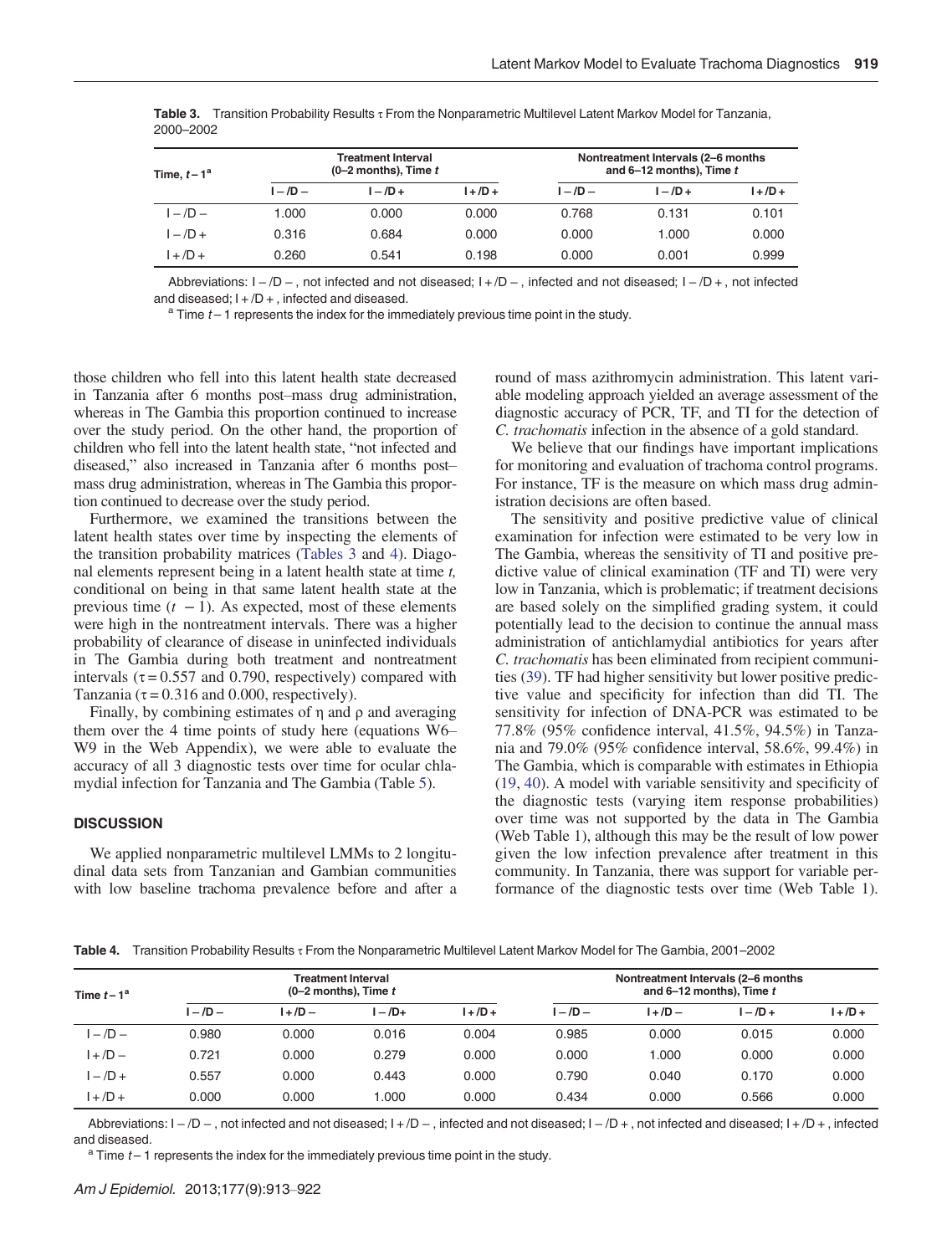<span id="page-7-0"></span>

|                                                                                                                                                                                                              |       |                         |       | Tanzania                |       |                                                                                                                                 |       |           |      | The Gambia       |       |                |
|--------------------------------------------------------------------------------------------------------------------------------------------------------------------------------------------------------------|-------|-------------------------|-------|-------------------------|-------|---------------------------------------------------------------------------------------------------------------------------------|-------|-----------|------|------------------|-------|----------------|
|                                                                                                                                                                                                              | PCR.% | 95% CI                  | TF, % | 95% CI                  | TI. % | 95% CI                                                                                                                          | PCR.% | 95% CI    | TF.% | 95% CI           | Tl. % | 95% CI         |
| Sensitivity                                                                                                                                                                                                  | 77.8  | 41.5, 94.5 <sup>b</sup> | 86.7  | 58.5, 96.8 <sup>p</sup> | 64.3  | 41.8, 81.8 <sup>b</sup>                                                                                                         | 79.0  | 58.6.99.4 | 48.6 | 6.3,90.8         | 12.4  | $0,27^{\circ}$ |
| Specificity                                                                                                                                                                                                  | 98.8  | 98.1, 99.6              | 85.8  | 73.6, 96.3              | 92.5  | 87.0, 98.1                                                                                                                      | 99.2  | 98.9.99.5 | 93.0 | 79.7, 100        | 99.4  | 98.2, 100      |
| Positive predictive value                                                                                                                                                                                    | 76.8  | 47.5, 100 <sup>c</sup>  | 27.3  | $0,64.6^\circ$          | 35.4  | 0.786c                                                                                                                          | 84.8  | 65.4, 100 | 31.3 | $0,73.7^{\circ}$ | 55.4  | $0.100^{d}$    |
| Negative predictive value                                                                                                                                                                                    | 98.3  | 96.3, 100               | 98.7  | 97.2, 100               | 97.1  | 94.4, 99.7                                                                                                                      | 98.5  | 96.0, 100 | 95.8 | 85.4.100°        | 93.8  | 82.4, 100°     |
| Abbreviations: CI, confidence interval; PCR, polymerase chain reaction; TF, trachomatous inflammation, follicular; TI, trachomatous inflammation, intense.                                                   |       |                         |       |                         |       |                                                                                                                                 |       |           |      |                  |       |                |
| a The 8 method has been used to approximate the standard errors for these functions of parameters as explained in the Web Appendix.                                                                          |       |                         |       |                         |       |                                                                                                                                 |       |           |      |                  |       |                |
| <sup>D</sup> Because in the Tanzania analysis there is an I+/D + Iatent health state but no I+/D – Iatent health state, the sensitivity estimates and their confidence limits are obtained directly from the |       |                         |       |                         |       |                                                                                                                                 |       |           |      |                  |       |                |
| tem response probabilities and their confidence limits displayed in Table 2 by using the equation that sensitivity equals 1 minus the item response probability for l + /D +                                 |       |                         |       |                         |       |                                                                                                                                 |       |           |      |                  |       |                |
| <sup>c</sup> Because the normal approximation (i.e., estimate plus or                                                                                                                                        |       |                         |       |                         |       | minus 1.96 times the estimated standard error) does not take into account intrinsic constraints on parameter values, confidence |       |           |      |                  |       |                |

little intervals estimated in this way could extend beyond 0% or 100%. In these cases, we have used 0% as the minimum or 100% as the maximum.<br>" In this case, the approximate standard error was so large that the normal approximati  $\overline{\omega}$ confidence interval spanned the range from 0% to 100%. Clearly, there In these cases, we have used 0% as the minimum or 100% as the maximum. 95% the approximation to d In this case, the approximate standard error was so large that the normal ntervals estimated in this way could extend beyond 0% or 100%. information in the data set about this positive predictive value. information in the data set about this positive predictive value. This complicates the interpretation of the latent health states; therefore, in this analysis we focused on the model with fixed item response probabilities over time. However, further work should explore the significance of this variation over time; because a temporal relationship between infection and clinical disease will be driving the diagnostic performance results, it is unlikely that TF would have the same predictive value for infection at 2 or even 6 months after mass drug administration as it would in treatment-naïve populations.

Our nonparametric multilevel modeling approach allowed the latent health state prevalences to vary between households with the advantage of less strong distributional assumptions and computational burden for the random effects at the household level (Web Appendix). Maximum likelihood estimation of a parametric multilevel LMM (where a common factor would model the random means and their associated covariances) would require 4 dimensions of integration, resulting in large computational complexity ([32,](#page-9-0) [35,](#page-9-0) [36](#page-9-0)).

These flexible nonparametric multilevel LMMs facilitated evaluation of the effect of a mass drug administration–based intervention on the prevalence of infection and disease over time. This is particularly important because the use of mass drug administration for trachoma control would ideally be based on the true prevalence of C. trachomatis infection [\(41](#page-9-0)). Such estimates may also shed light on the relationship between the prevalence of clinical activity and chlamydial infections for other comparable endemic settings. One of the novelties of our methodology is that such quantities were estimated by using latent variables, adjusting for the measurement error contained in the diagnostic tests studied. LMMs require only that there is a certain degree of correlation among the different diagnostic tests; TF and TI convey different information than does the PCR, and this is reflected here in the formation of the latent health states. We recognize though that our results depend upon the assumption of conditional independence.

On the basis of the latent health state prevalences at each time point alone, it is impossible to quantify how children move between these latent health states over time. The transition probability matrices (Tables [3](#page-6-0) and [4](#page-6-0)) provide parsimonious yet detailed insights into key epidemiologic differences regarding the persistence of disease and the clearance of infection in the 2 studies. For instance, 1 of the key findings was the persistence of disease in Tanzania between 2 and 12 months, suggesting that tetracycline given to TF cases after baseline had little effect. Furthermore, the occurrence of disease resembling "active trachoma" in noninfected individuals living in communities that are or have recently been trachoma endemic is well documented [\(13](#page-9-0), [42\)](#page-9-0) and is the subject of ongoing research. The null or very low transition probabilities from "not infected and not diseased" to "infected and not diseased" might suggest a lack of field and laboratory cross-contamination of samples. Also, within the nontreatment interval, perhaps the transition from "infected and not diseased" to "not infected and not diseased" would be high if there were contamination in the samples between the different time points. However, we believe that contamination would be most probable at single time points among samples rather than between time points;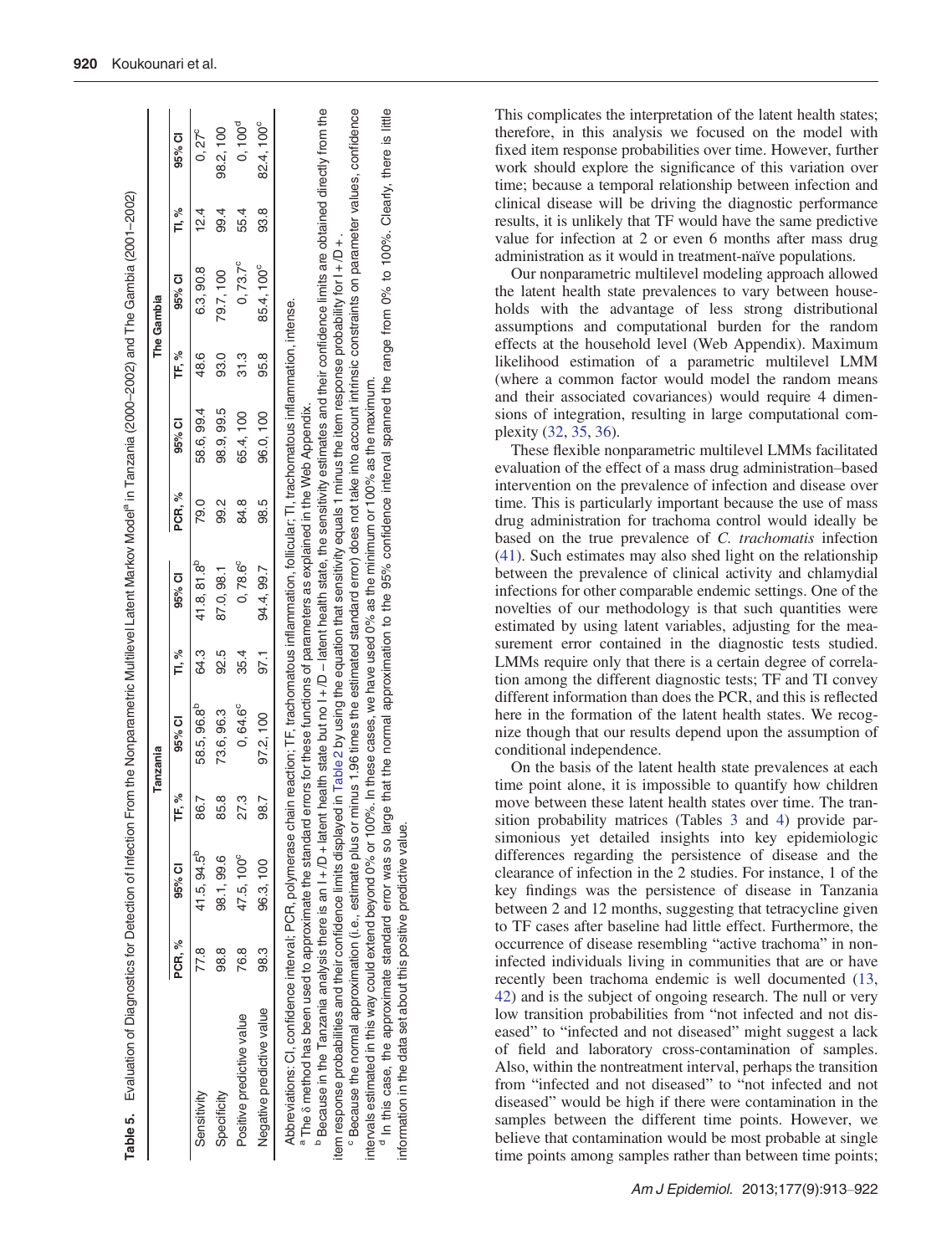<span id="page-8-0"></span>thus, such interpretations should be made cautiously here. In addition, because of the designs of the longitudinal studies (specifically the sampling times of measurements performed), we recognize that these transition probabilities might well underestimate the true change between these latent health states over time ([43\)](#page-9-0). Because the time points are unevenly spaced, we could have fitted transition hazards rather than transition probabilities (in other words, hidden Markov models), but then only 1 diagnostic test would be evaluated because it is not computationally tractable to fit such models to multiple diagnostic tests simultaneously. Our fitted models have a separate transition probability matrix for the first time period (0–2 months, in which mass drug administration took place) and for subsequent transition periods. Thus, we have assumed the same transition probability in 4- and 6-month periods. We believe that this approximation is not crucial for our final inferences. However, in cases of less evenly spaced time points when simultaneous evaluation of multiple diagnostic tests with measurement error is not of primary interest, hidden Markov models might be more appropriate as a method of analysis. If there were more frequent evenly spaced measurements after mass drug administration, a more accurate picture of the posttreatment natural history of trachoma might emerge. We propose that those designing longitudinal trachoma studies to inform control programs consider the measurement frequency carefully where resourcing could allow for more frequent follow-up.

In conclusion, this study has demonstrated that nonparametric multilevel LMMs can be used for the evaluation of diagnostic tools for trachoma in the absence of a diagnostic gold standard, even while allowing for the inherent hierarchical structure of these data: namely, repeated observations of children within households. We recommend that these methods be applied in settings with moderate and high baseline trachoma prevalence where longitudinal data can be generated before and after mass drug administration. Such research will aid trachoma program managers in their efforts to identify and characterize useful measures to evaluate control interventions. More generally, we recommend that LMMs be used for the evaluation of diagnostic tests of other diseases without gold standard diagnostic tools whenever longitudinal data are available, because such methodology has greater statistical power than does latent class analysis. Because LMMs use the additional information provided by repeated measurements, they might enable detection of additional latent health states or latent classes than if a latent class analysis was used at each time point. Furthermore, LMMs permit questions about changes in true health states and test the measurement invariance hypothesis of the diagnostic tests of interest over time, making them very useful tools for control program monitoring and evaluation research.

#### ACKNOWLEDGMENTS

Author affiliations: Medical Research Council Centre for Outbreak Analysis and Modelling, Department of Infectious Disease Epidemiology, School of Public Health, Faculty of Medicine, Imperial College London, London, United Kingdom (Artemis Koukounari, Nicholas C. Grassly, Isobel M. Blake, María-Gloria Basáñez, Manoj Gambhir, Christl A. Donnelly); Department of Statistics, London School of Economics and Political Science, London, United Kingdom (Irini Moustaki); and Department of Infectious and Tropical Diseases, London School of Hygiene and Tropical Medicine, London, United Kingdom (David C. W. Mabey, Robin Bailey, Mathew J. Burton, Anthony W. Solomon).

This work was supported through a Medical Research Council Population Health Scientist Fellowship (A.K.). M. G.B. acknowledges funding from the Wellcome Trust and The Royal Society.

C.A.D. and N.C.G. thank the Medical Research Council for Centre funding. We thank Professor Bengt O. Muthén for help with the MPlus software and codes and Dr. Jouni Kuha for helpful advice with the MPlus codes and computational issues.

Conflict of interest: none declared.

#### **REFERENCES**

- 1. Banoo S, Bell D, Bossuyt P, et al. Evaluation of diagnostic tests for infectious diseases: general principles. Nat Rev Microbiol. 2010;8(12 suppl):17S–29S.
- 2. Mariotti SP, Pascolini D, Rose-Nussbaumer J. Trachoma: global magnitude of a preventable cause of blindness. Br J Ophthalmol. 2009;93(5):563–568.
- 3. World Health Organization, London School of Hygiene and Tropical Medicine, International Trachoma Inititative. Trachoma: A Guide for Programme Managers. Geneva, Switzerland: World Health Organization; 2006.
- 4. Miller K, Schmidt G, Melese M, et al. How reliable is the clinical exam in detecting ocular chlamydial infection? Ophthalmic Epidemiol. 2004;11(3):255–262.
- 5. Solomon AW, Peeling RW, Foster A, et al. Diagnosis and assessment of trachoma. Clin Microbiol Rev. 2004;17(4): 982–1011.
- 6. Taylor HR, Rapoza PA, West S, et al. The epidemiology of infection in trachoma. Invest Ophthalmol Vis Sci. 1989; 30(8):1823–1833.
- 7. Bailey RL, Hampton TJ, Hayes LJ, et al. Polymerase chain reaction for the detection of ocular chlamydial infection in trachoma-endemic communities. J Infect Dis. 1994;170(3): 709–712.
- 8. Bailey RL, Arullendran P, Whittle HC, et al. Randomised controlled trial of single-dose azithromycin in treatment of trachoma. Lancet. 1993;342(8869):453–456.
- 9. Burton MJ, Hu VH, Massae P, et al. What is causing active trachoma? The role of nonchlamydial bacterial pathogens in a low prevalence setting. Invest Ophthalmol Vis Sci. 2011; 52(8):6012–6017.
- 10. See CW, Alemayehu W, Melese M, et al. How reliable are tests for trachoma? A latent class approach. Invest Ophthalmol Vis Sci. 2011;52(9):6133–6137.
- 11. Rabe-Hesketh S, Skrondal A. Classical latent variable models for medical research. Stat Methods Med Res. 2008;17(1):5–32.
- 12. Yang I, Becker MP. Latent variable modeling of diagnostic accuracy. Biometrics. 1997;53(3):948–958.